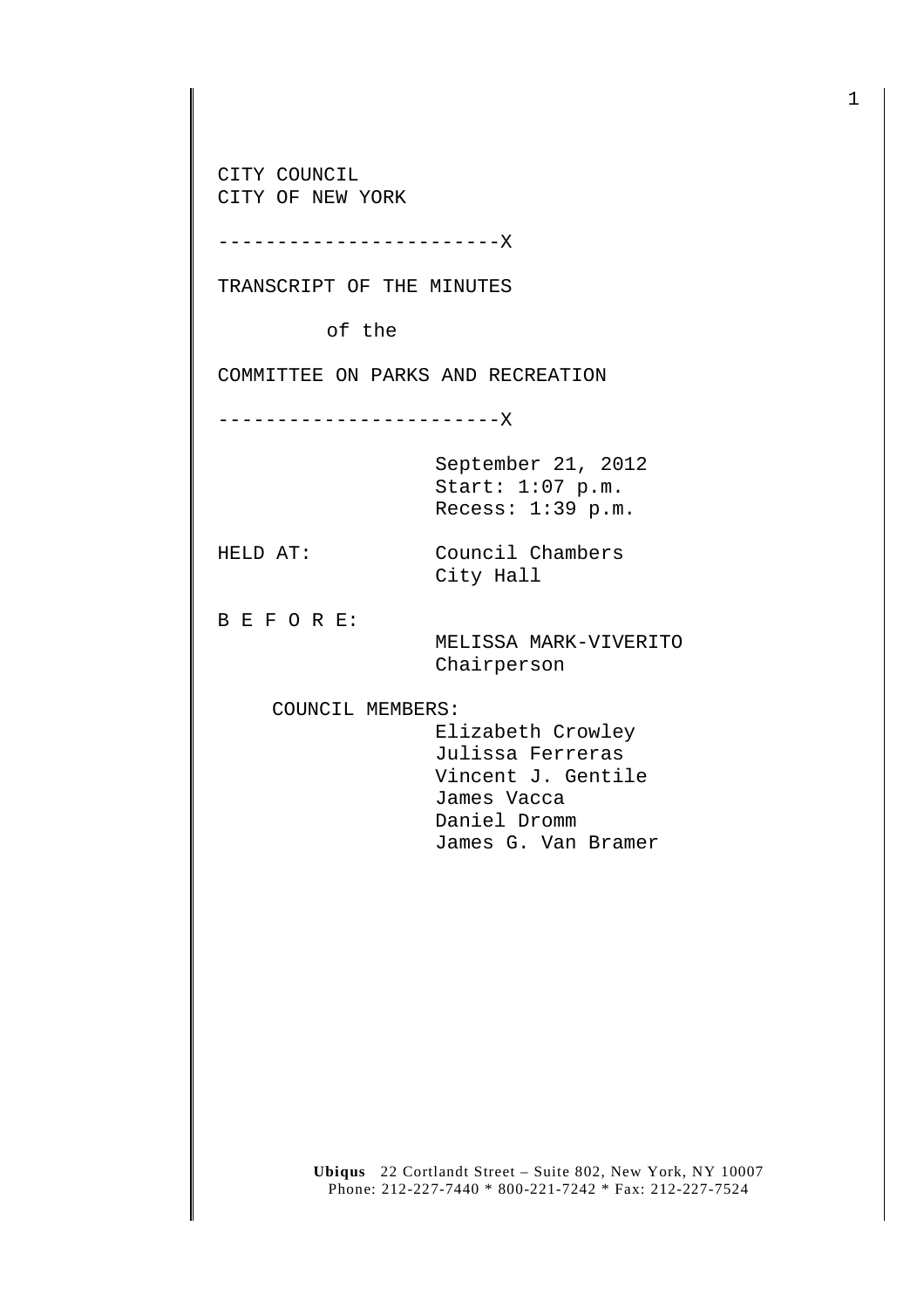| $\mathbf 1$    | $\overline{2}$<br>COMMITTEE ON PARKS AND RECREATION |
|----------------|-----------------------------------------------------|
| $\overline{2}$ | CHAIRPERSON MARK-VIVERITO: Thank                    |
| 3              | you. I want to say good afternoon to everyone       |
| 4              | that is here. I'm Council Member Melissa Mark-      |
| 5              | Viverito, chair of the Committee on Parks and       |
| 6              | Recreation. I think this is going to be a record    |
| 7              | hearing. Today we are going to hear and vote on a   |
| 8              | pre-considered bill, which will co-name 41          |
| 9              | thoroughfares and public places through the city,   |
| 10             | and I want to just recognize that colleagues from   |
| 11             | the Committee that are here. I have Council         |
| 12             | Member Danny Dromm. We have Council Member          |
| 13             | Julissa Ferreras and Council Member Jimmy Van       |
| 14             | Bramer, all from Queens. With that, at this point   |
| 15             | if there is anyone here-I would like to invite      |
| 16             | anyone and any members of the public present to     |
| 17             | come and speak about any of the proposed names of   |
| 18             | the bill, but we have determined no one is here to  |
| 19             | speak on any of the bills, so with that, if anyone  |
| 20             | has anything to say about any of the bills that     |
| 21             | are here, I'd like to ask any of my colleagues if   |
| 22             | they would like to speak. If not, we are just       |
| 23             | going to jump right in and actually do a vote. We   |
| 24             | do have quorum, and I think we will leave the       |
| 25             | record open for about half an hour to allow for     |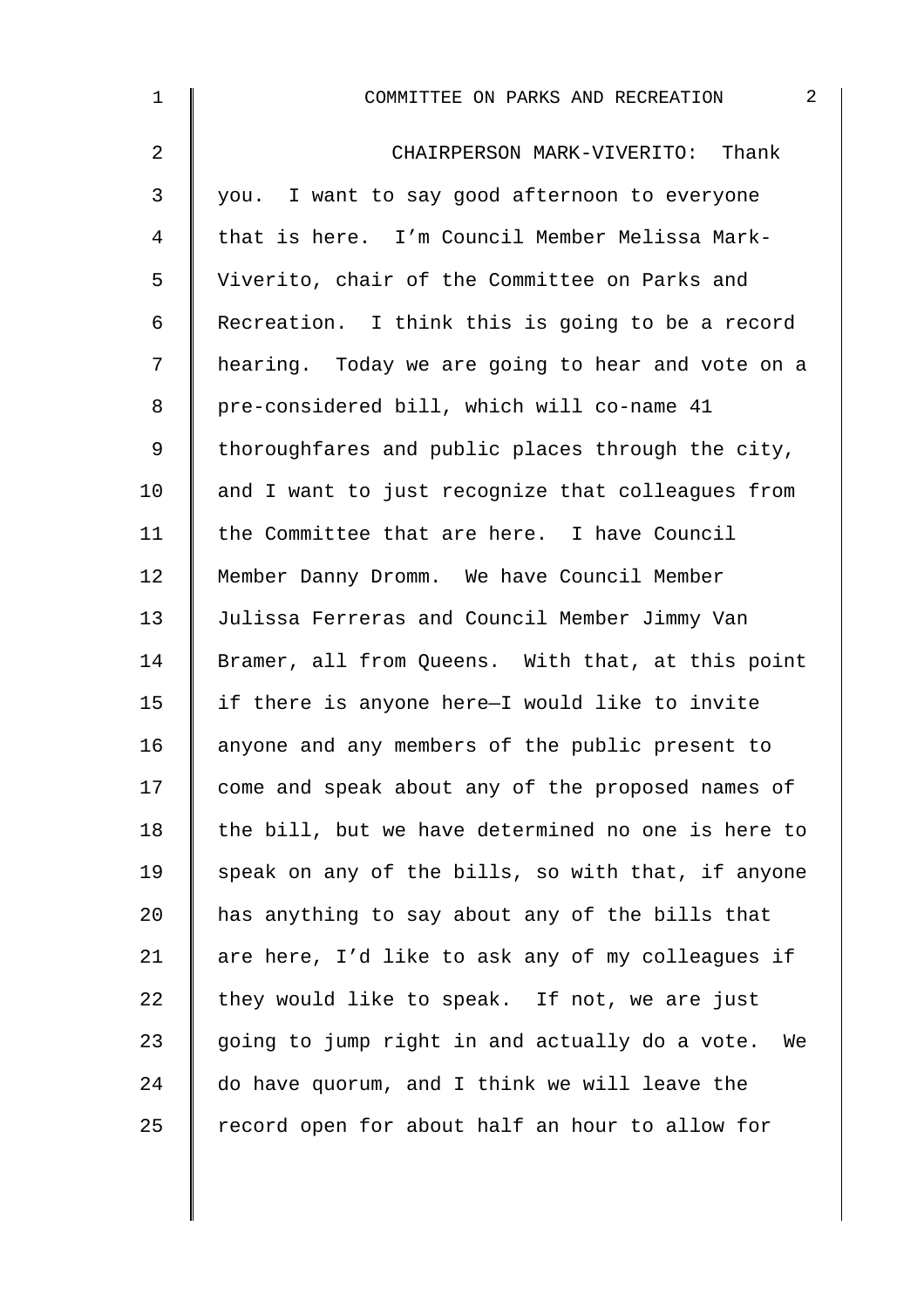| 1              | 3<br>COMMITTEE ON PARKS AND RECREATION             |
|----------------|----------------------------------------------------|
| $\overline{2}$ | other colleagues to come in and vote since we do   |
| 3              | have members of the Committee that are not here.   |
| 4              | So obviously I would like to recommend that        |
| 5              | everyone vote aye on these 41 names and on this    |
| 6              | package of bills, and so with that, I will ask the |
| 7              | clerk to call the roll.                            |
| 8              | COMMITTEE CLERK: Kevin Pin,                        |
| 9              | Committee Clerk. Roll call in the Committee on     |
| 10             | Parks and Recreation. Council Member Mark-         |
| 11             | Viverito?                                          |
| 12             | CHAIRPERSON MARK-VIVERITO: I vote                  |
| 13             | aye.                                               |
| 14             | COMMITTEE CLERK: Ferreras?                         |
| 15             | COUNCIL MEMBER FERRERAS: I vote                    |
| 16             | aye.                                               |
| 17             | COMMITTEE CLERK: Dromm?                            |
| 18             | COUNCIL MEMBER DROMM: I vote aye.                  |
| 19             | COMMITTEE CLERK: Van Bramer?                       |
| 20             | COUNCIL MEMBER VAN BRAMER: I vote                  |
| 21             | aye.                                               |
| 22             | COMMITTEE CLERK: By a vote of four                 |
| 23             | in the affirmative, zero in the negative and no    |
| 24             | abstentions, the item has been adopted. Members,   |
| 25             | please sign the committee report.                  |
|                |                                                    |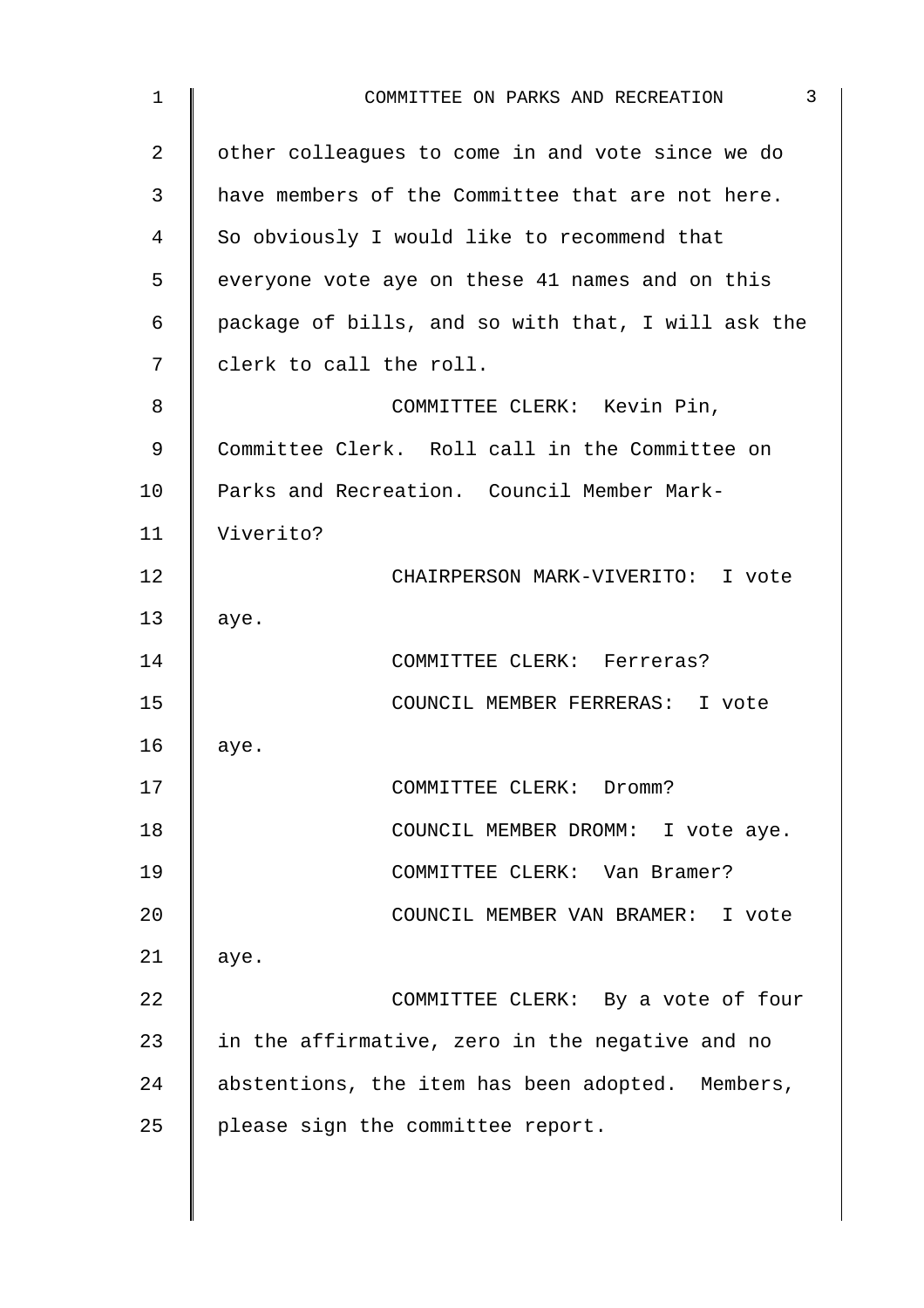| $\mathbf 1$ | 4<br>COMMITTEE ON PARKS AND RECREATION          |
|-------------|-------------------------------------------------|
| 2           | CHAIRPERSON MARK-VIVERITO: And if               |
| 3           | we could leave the roll open for at least 20-30 |
| 4           | minutes. Thank you.                             |
| 5           | COMMITTEE CLERK: Crowley?                       |
| 6           | COUNCIL MEMBER CROWLEY: I vote                  |
| 7           | aye.                                            |
| 8           | COMMITTEE CLERK: The vote stands                |
| 9           | at five in the affirmative.                     |
| 10          | [pause]                                         |
| 11          | COMMITTEE CLERK: Final vote in the              |
| 12          | Committee on Parks and Recreation five in the   |
| 13          | affirmative, zero in the negative and no        |
| 14          | abstentions.                                    |
| 15          | MALE VOICE: The hearing is                      |
| 16          | adjourned.                                      |
| 17          | [gavel]                                         |
|             |                                                 |
|             |                                                 |
|             |                                                 |
|             |                                                 |
|             |                                                 |
|             |                                                 |
|             |                                                 |
|             |                                                 |
|             |                                                 |
|             |                                                 |